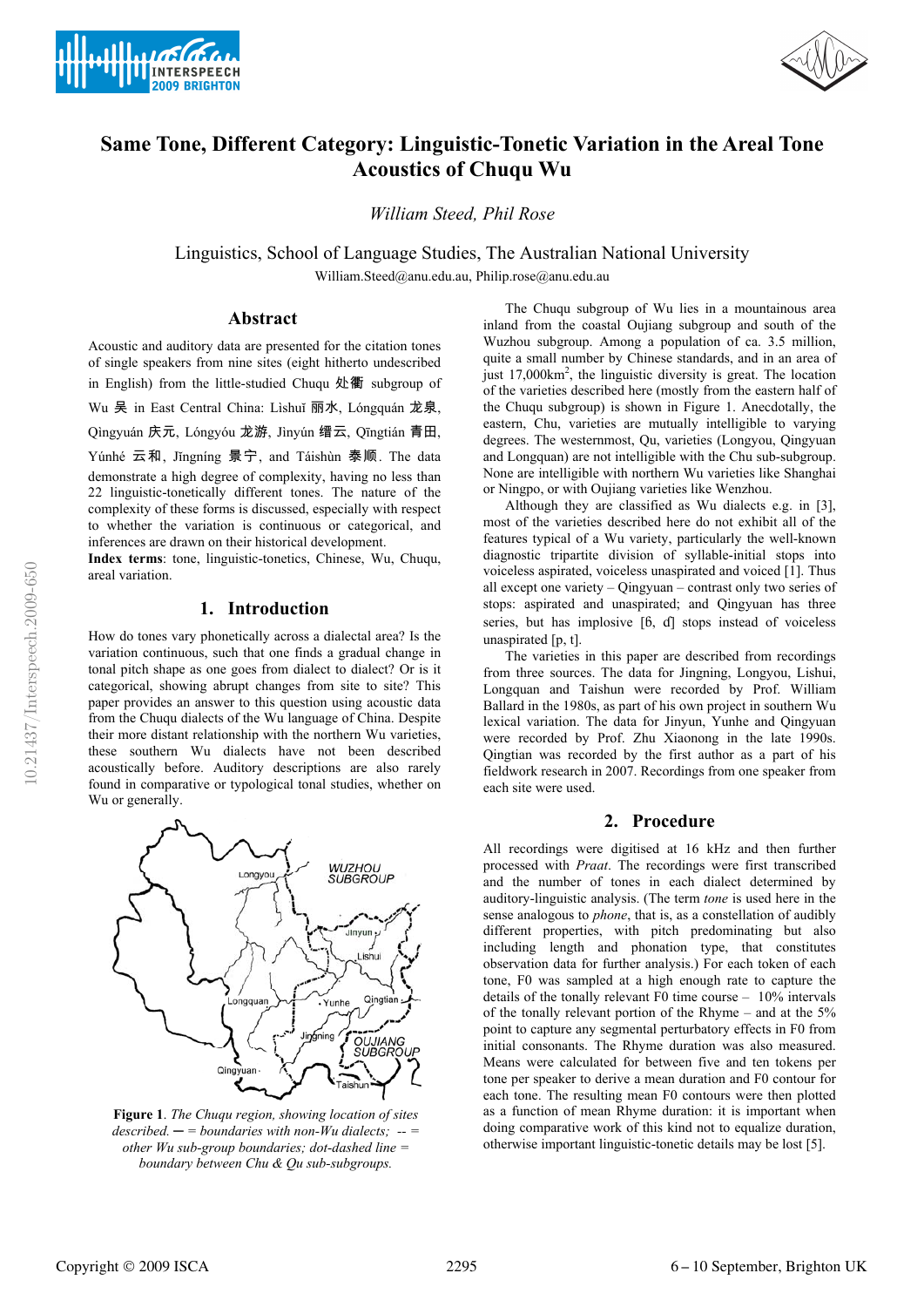| <b>Category</b> | Ping       | <b>Shang</b> |           |          |           | Ou         | Ru             |           |
|-----------------|------------|--------------|-----------|----------|-----------|------------|----------------|-----------|
|                 | <b>Yin</b> | Yang         | Yin       | Yang     | Yin       | Yang       | Yin            | Yang      |
| Lishui          | 213        | 211          | 322       | $=$      | 51        | 342        | 52             | 23?       |
| 丽水              | low rise   | low fall-    | mid fall- | yinshang | high fall | depressed  | stopped        | stopped   |
|                 |            | level        | level     |          |           | high fall  | high           | low rise  |
| Longyou         | 33         | 31           | 35        | 214      | 52        | 342        | 5 <sup>2</sup> | 23?       |
| 龙游              | mid        | low fall     | high rise | low rise | high fall | depressed  | stopped        | stopped   |
|                 | level      |              |           |          |           | high fall  | high           | low rise  |
| Jinyun          | 44         | 131          | 51        | 331      | 342       | 411        | 311?           | 213?      |
| 缙云              | high       | low          | high fall | mid fall | depressed | high fall- | mid fall-      | stopped   |
|                 | level      | convex       |           |          | high fall | level      | level          | low rise  |
| Qingtian        | 434        | 331          | 231       | $=$      | 311       | 11         | 51             | 231       |
| 青田              | mid        | mid          | depressed | yinshang | mid fall- | low level  | high fall      | short     |
|                 | dipping    | level-fall   | high fall |          | level     |            |                | depressed |
|                 |            |              |           |          |           |            |                | high fall |
| <b>Yunhe</b>    | 213        | 211          | 31        | $=$      | 44        | 11         | 52             | 22        |
| 云和              | low rise   | low fall-    | low fall  | vinshang | high      | low level  | stopped        | stopped   |
|                 |            | level        |           |          | level     |            | high           | low       |
| Jingning        | $31-$      | 41           | 322       | $=$      | 324       | 11         | 5 <sup>2</sup> | 23?       |
| 景宁              | low fall   | high fall    | mid fall- | yinshang | low rise  | low fall   | stopped        | stopped   |
|                 | creaky     |              | level     |          |           |            | high           | low rise  |
| Longquan        | $31 - 3$   | 31           | 52        | $=$      | 324       | 213        | 5 <sup>2</sup> | 23?       |
| 龙泉              | creaky     | low fall     | high fall | yinshang | low       | low rise   | stopped        | stopped   |
|                 | mid        |              |           |          | rise      |            | high           | low rise  |
|                 | level      |              |           |          |           |            |                |           |
| <b>Qingyuan</b> | 24         | 52           | 33        | $=$      | 11        | 31         | 52             | 3?        |
| 庆元              | mid        | high         | mid level | yangqu   | low level | mid fall   | stopped        | stopped   |
|                 | rising     | falling      |           |          |           |            | high           | mid       |
| <b>Taishun</b>  | 212        | 42           | 44        | $=$      | 324       | 33         | 5?             | 2?        |
| 泰顺              | low        | high fall    | high      | yangqu   | mid rise  | mid        | stopped        | stopped   |
|                 | dipping    |              | level     |          |           | level      | high           | mid       |

**Table 1.** *Citation tone pitch of nine Chuqu sites compared by Middle Chinese category.* 



**Figure 2.** *Mean citation tonal acoustics (F0, duration) for speakers from nine Chuqu sites. Vertical axis = F0 (Hz), horizontal axis = duration (csec). H, M, L = high, mid low; F, R, Le, Di,C = fall, rise, level, dipping, convex; s = stopped, d = depressed.*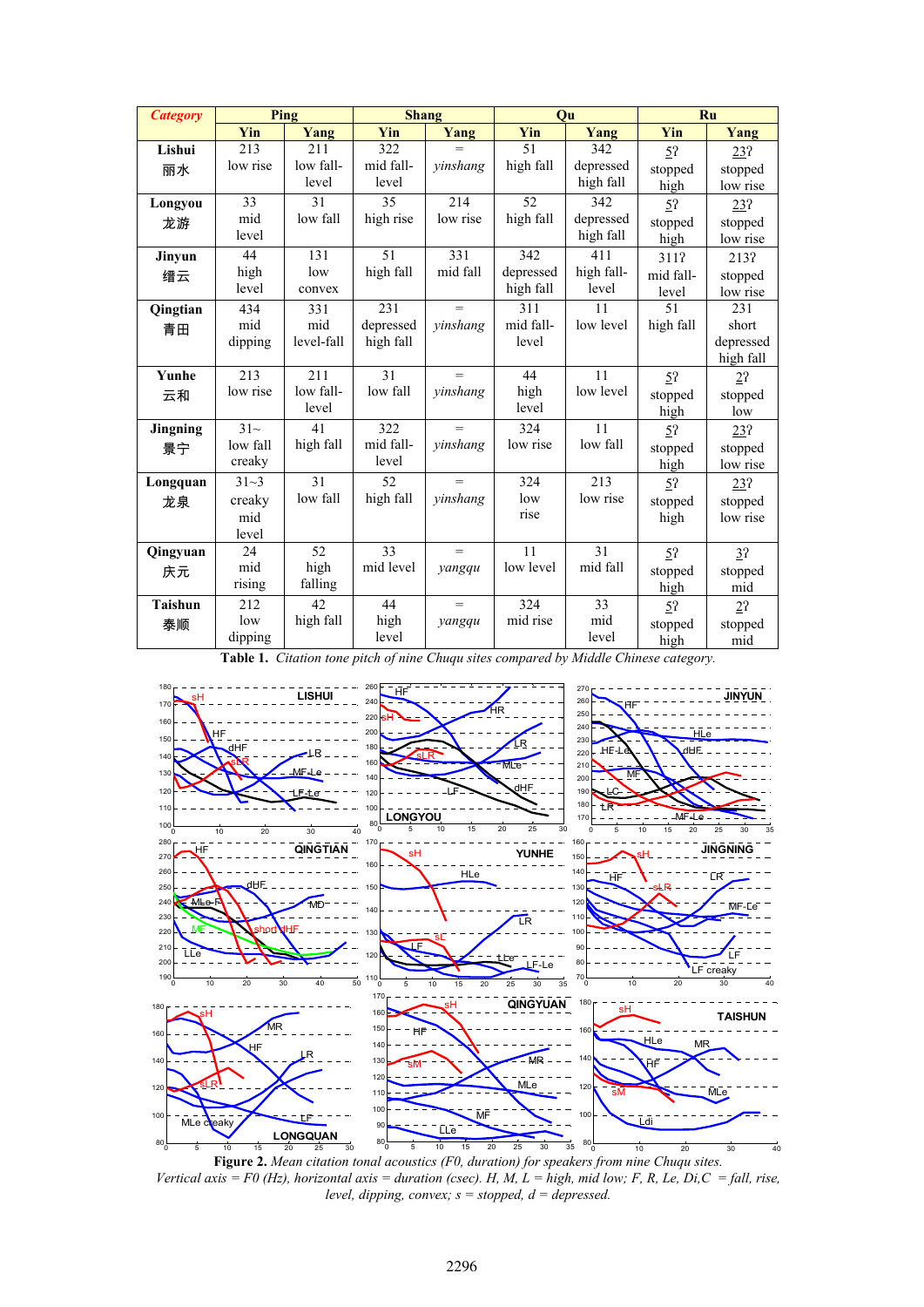# **3. Results**

Table 1 gives the results of the auditory-linguistic analysis of the tones of the nine sites. Tones are described by their Chao tone letters [2] and also by a simple pitch descriptor. *Stopped* means the tone occurs on syllables with a glottal-stop coda. Such tones sound much shorter than the unstopped tones (this is transcribed by the underline). *Depressed* is term referring to the lowering of a tone's pitch onset (such that a convex pitch is interpreted as a depressed high falling tone). To facilitate subsequent comparison, the tones are set out according to the eight historical tonal categories which developed from Middle Chinese (*Yinping, Yangping*; *Yinshang, Yangshang; Yinqu, Yangqu; Yinru, Yangru*). This guarantees identification of cognate tones across dialects. For example, table 1 shows that the low rising [213] tone in Lishui is cognate with (i.e comes from the same historical *Yinping* tone as) the mid level [33] tone in Longyou, and the high level [44] tone in Jinyun. Table 1 shows that the dialects have either seven or eight tones, which is typical for Wu. The seven-tone varieties show the Middle Chinese category of *Yangshang* merging either with *Yinshang* or *Yangqu*. In all, about 22 linguistic-tonetically different pitch shapes may be identified. The different categories and their pitch shapes are listed in table 2. It can be seen that there are two sites (Longquan and Jingning) where one of the tones is also characterized by extrinsic creaky phonation. Another unusual category – but fairly common for Wu – is tones with falling-level pitches. There is also one contrast between complex contoured depressed high falling tones, in Qingtian, that depends on duration. The stopped tones show similar contours across seven of the nine sites. It is the unstopped tones that are more likely to vary, but perhaps that is simply because there are more of them (each dialect can have only two stopped tones).

| <b>Linguistic-tonetic category</b> | <b>Examples</b>      |        |    |      |  |
|------------------------------------|----------------------|--------|----|------|--|
| Level $(3)$                        | 44                   |        | 22 | 11   |  |
| Creaky Mid Level (1)               | $31 - 3$             |        |    |      |  |
| High Fall $(2?)$                   | 52, 51               | 42     |    |      |  |
| Depressed High Fall (1)            | 342, 231             |        |    |      |  |
| Short Depressed High Fall (1)      | 231                  |        |    |      |  |
| Mid/low Fall $(1)$                 | 31                   |        |    |      |  |
| Mid/low fall creaky $(1)$          | $31-$                |        |    |      |  |
| Falling-Level (2)                  | 411, 322<br>311, 211 |        |    |      |  |
| Level-Falling (1)                  | 331                  |        |    |      |  |
| High Rise (1)                      | 35                   |        |    |      |  |
| Low Rise $(1)$                     | 213, 324, 24         |        |    |      |  |
| Convex $(1)$                       | 131                  |        |    |      |  |
| Dipping $(2)$                      | 434<br>212           |        |    |      |  |
| Stopped (5)                        | $5$ ?                | 37, 27 |    | 311? |  |
|                                    |                      | 23?    |    | 213? |  |

#### **Table 2**. *Linguistic-tonetic categories of the Chuqu tones.*

Although Chinese is noted for its preference for contour tones over level tones [10], there is still a startling number of complex tones (i.e. tones with more than two targets), including a contrast between falling-level tones and levelfalling tones, especially in Jinyun. Of the 65 different tones in the nine sites, nearly half are complex. The eight tones of Jinyun, six of which are complex, are worth exemplifying: high level [44 - k<sup>h</sup>ej 开 *open*, p<sup>h</sup>je 片 *slice*, tc<sup>h</sup>iw 秋 *autumn*]; low convex: [131 - zon 床 *bed*, mAW 麻 *hemp*, zz 时 *time*]; high falling: [51 - nawnm 懂 know, tiw 岛 *island*, fan 粉 powder]; mid falling: [331 - mAW 马 *horse*, tçan 近 *near*, tsz 是 *be*]; depressed high fall: [342 - tsz 醉 *drunk*, ej 爱 *love*, najn 登 *climb*]; high falling-level: [411 - tΛ 大 *big*, va 饭 *rice*,  $j$ on 用 *use*] mid falling-level and stopped: [311? - po? 八 *eight*,  $t<sup>h</sup>$  **i**a? 铁 *iron*, t $\boldsymbol{\epsilon}$  <sup>2</sup> 脚 *foot*]; low rising and stopped: [213? zε? 杂 *mixed*, taw? 读 *read*, pa? 白 *white*].

The diversity of tone realisations in the Chuqu region is thus clear in these data. This diversity contrasts with the segmental phonology, which is more uniform.

The mean tonal F0 for all nine sites is plotted as a function of absolute duration in figure 2. The complexity of the resulting configurations gives an idea of the variety in tonal acoustics in this area: there are considerable pairwise differences between all sites. It is necessary now to try to make some sense of this variation in terms of the questions we posed at the beginning of the paper, namely can we demonstrate any continuity or categoricality in the tonal acoustic shapes?

In order to be able to compare tonal acoustics across varieties it is of course necessary to abstract away the speakerdependant features. Therefore we first did a conventional zscore normalization of the tonal F0 [4], using normalization parameters of mean and standard deviation F0 from all sampled F0 values in non-stopped tones. This option was taken as the large amount of variation between sites meant there is no *a priori* subset of all tones from which to extract normalization parameters that are comparable across all varieties. The duration of each tone was also normalized as proportion of mean unstopped duration [7]. So for example the mean duration of unstopped tones in Longquan was 24.0 csec. This was taken as unity and the individual Longquan tones' duration normalized with respect to that.

#### **4. Analysis**

#### **4.1. Continuous and categorical variation**

A precondition of identifying continuous variation is controlling for historical category. Once this is done, some continuous variation can be seen in the data. For example, for tones in the historical *Yinping* category, some phonetic relatedness is present. The normalized F0 for the group of *Yinping* reflexes is shown in figure 3. If one takes the mid level tone in Longyou as a starting point, it is possible to see a gradual lowering the further south one goes. The start of this lowering may be seen in the mid-dipping pitch of the Qingtian reflex. It is possible that the pitch has gradually lowered in Yunhe and Lishui, the end point of which is seen in Taishun. Lowering has resulted in the development of extrinsic creaky phonation types in Longquan and Jingning, with perhaps the latter failing to restore modal voice at the end and thus ending in creak. On the periphery of this lowering area, in Jinyun to the NE and Qingyuan to the SW, are seen higher reflexes which may be more conservative.

Variation within a category is not always as neat as this, however. A nice example can be seen in the tones of the historical *Yangqu* category. These are realised as a mid falling-level [311] tone in Qingtian, a high falling-level [411] tone in Jinyun, a low level [11] tone in Yunhe and Jingning, a mid falling [31] tone in Qingyuan, a mid level [33] tone in